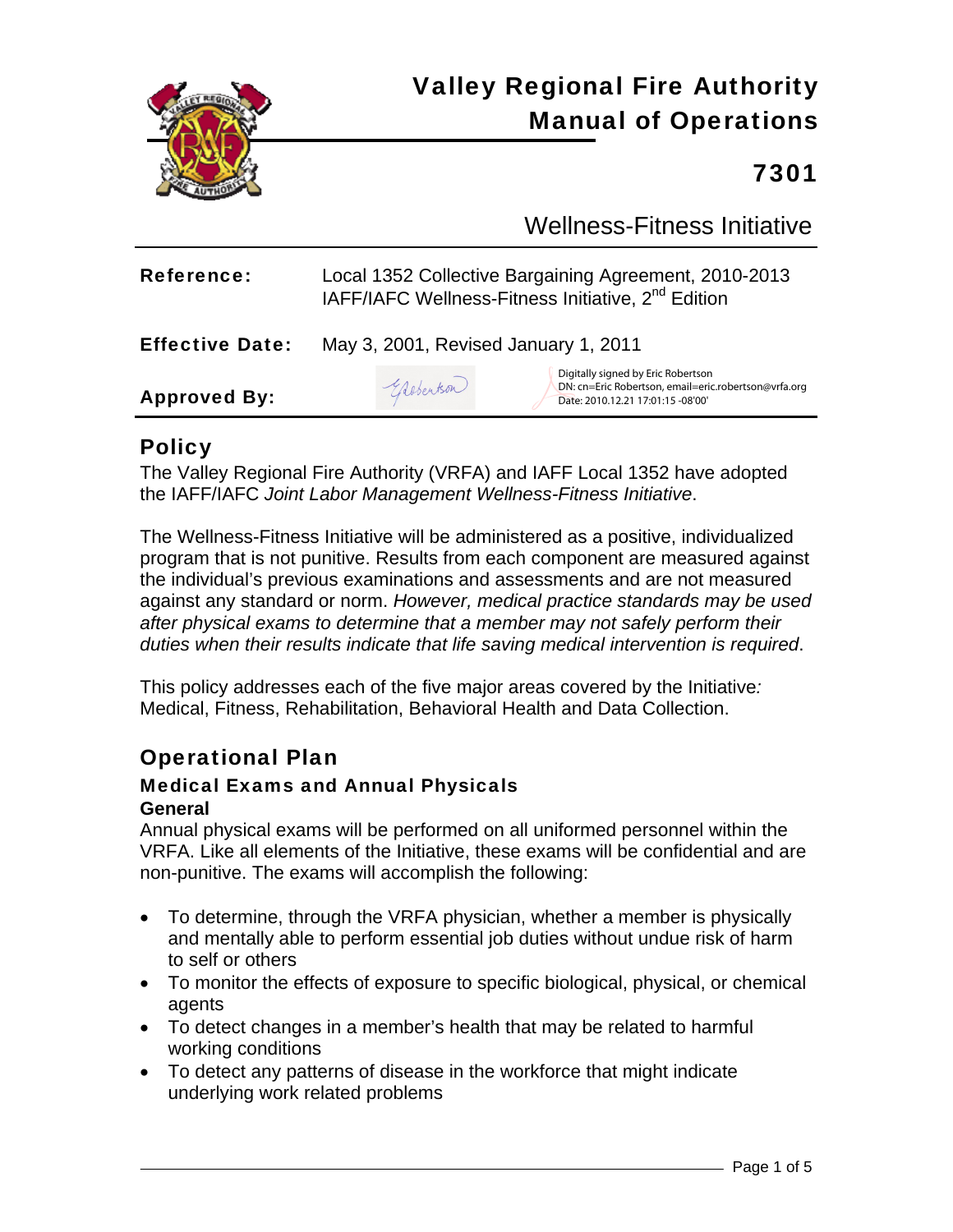- To provide the member with information about the individual's occupational hazards and current health
- To provide a cost-effective investment in the early detection, disease prevention, and health promotion of each uniformed VRFA member
- To comply with federal, state and local requirements

#### **VRFA Physicians**

Annually, the VRFA will review qualified medical providers as defined in the initiative and identify a service provider to be designated as the "VRFA Physician".

#### **Confidentiality**

All information collected in the annual exams shall be confidential and will not be used to determine a member's fitness for duty, unless such information indicates a condition that poses an undue risk to the member or to others. Examples of such conditions may include previously undiagnosed cardiovascular disease, respiratory disease or cancer. The VRFA Physician(s) shall notify the VRFA should this occur. Please see the section entitled **Rehabilitation** below.

The confidential medical files will be maintained by the designated medical provider/s and will not be accessible by the administration of the VRFA.

VRFA members may choose to use their own private physician to conduct certain portions of the exam with prior approval of the Administrator or designee and within the defined cost parameters for each procedure, or be responsible for those portions at their own expense. However, those members and their personal physician shall provide the results from these portions of the exam to the VRFA physician(s) for inclusion in the member's confidential medical file.

#### **Special Physical Exams**

Special physicals for SCUBA qualified personnel will also be performed by the VRFA physician and will fulfill the member's requirement for an annual exam. Any special or specific tests shall be coordinated and approved through the Administrator or designee.

#### **Scheduling of Physicals**

Physicals will be scheduled by the Training Division for completion prior to May 1<sup>st</sup> of each year. All billing including those using private physicians will be received by the VRFA prior to June 30th of each year to be considered for payment by the VRFA.

#### **Fitness Assessments**

All VRFA members are encouraged to participate in an annual, non-punitive and confidential fitness assessment following medical clearance. Qualified peer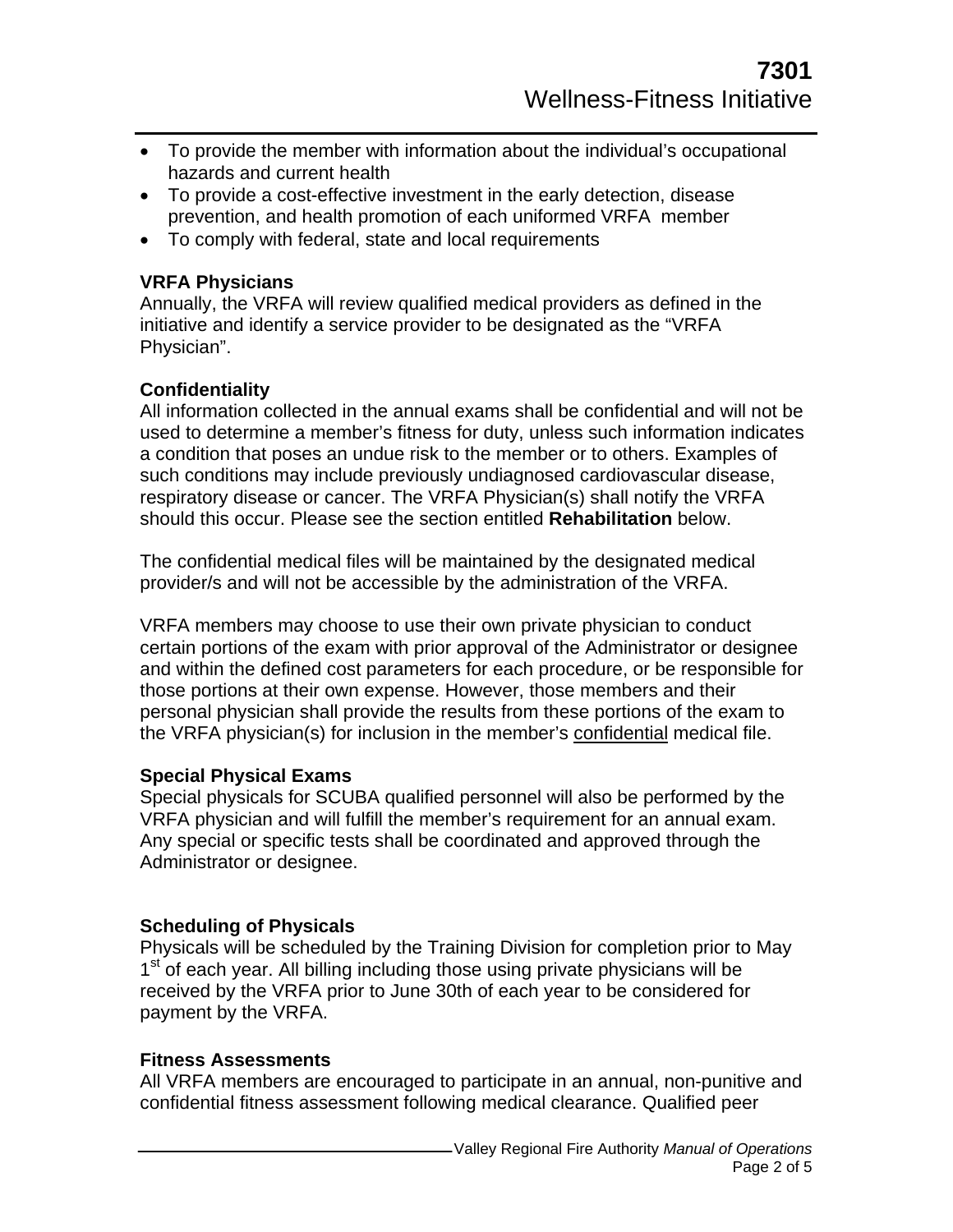fitness trainers will facilitate the assessments and can provide personalized feedback to each member so that they may improve their level of fitness. The fitness evaluations will evaluate four specific areas:

- Aerobic capacity
- Muscular strength
- Muscular endurance
- Flexibility

A complete description of the fitness evaluation protocol is contained within the Initiative.

#### **Physical Fitness Time as part of the regular Workweek or Work Shift**

The goals of the Wellness-Fitness Initiative and of this policy are to improve the long and short-term quality of life of all VRFA members and by doing so, enhance the effectiveness at which the VRFA delivers services.

#### 24 hour Shift:

In order to meet these goals, VRFA members working twenty-four (24) hour shifts will try to commit up to sixty (60) minutes of their shift for physical fitness during the normal operating hours of 0700 to 1900. This time will be for the sole purpose of fitness related exercise. If a member chooses not to exercise during their shift, this fitness time will be allocated to work activities as directed by their supervisor. Up to an additional thirty minutes will be allowed for the cleanup of fitness equipment, showering and meals after the workout period. It is understood that this workout period may occasionally need to be altered to accommodate the routine operational and training needs of the VRFA. In addition to this allotted time, members may also choose to exercise before and/or after the designated shift hours with approval of their supervisor or on their day off using VRFA facilities as reasonably determined by the duty supervisor at each VRFA facility.

*Morning workouts are recommended, but it is up to the individuals and their supervisor to manage the productive balance of their workout period and their and work time*.

#### Day Shift:

VRFA members working a regular day shift shall also be allowed time to exercise during their normal work week. Members working a 40 hour work week will be allowed up to 120 minutes of work out time per workweek. In addition to this allotted time, members may also choose to exercise before and/or after their normal shift hours or on their day off using VRFA facilities as reasonably determined by the duty supervisor at each VRFA facility.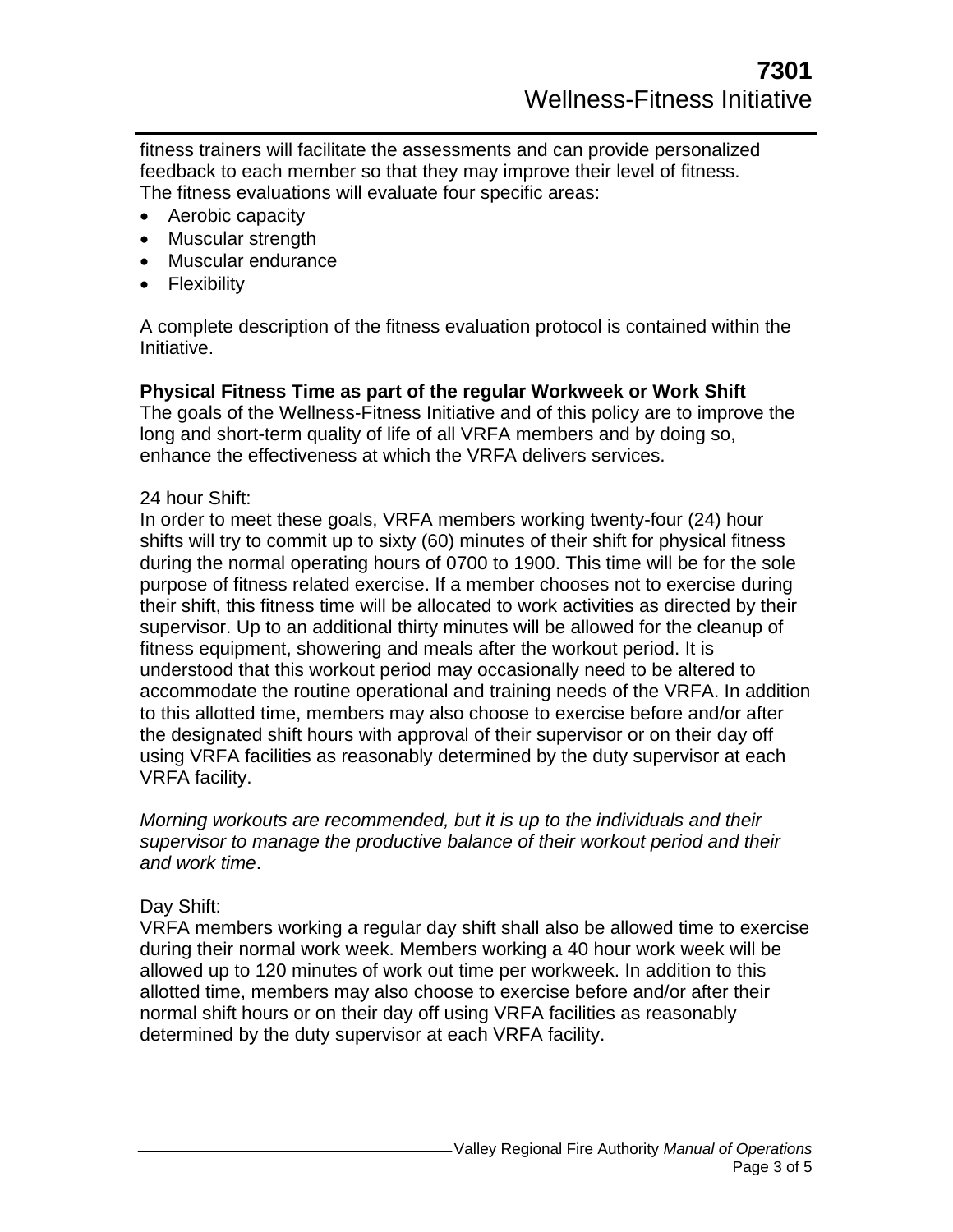Day shift supervisors will coordinate and schedule the workout times for each member to ensure the most effective and efficient operations in each division or section of the VRFA.

#### **Fitness Activities**

The VRFA encourages individual crews/stations/co-workers to exercise as a group when possible. It is recognized that each member has preferred exercise activities that may not accommodate group participation. For example, an individual member may choose to walk laps around the perimeter of the fire station property and perform calisthenics instead of engaging in circuit training with others on the crew.

Fitness activities should include elements that address each of the following areas: cardiovascular fitness, muscular strength/endurance, body composition and flexibility. See a peer fitness trainer for a personalized fitness program.

24 hour shift personnel may use the recreational facilities at parks and schools within their first due response areas for fitness activities as long as it does not adversely impact turnout and response times. Members engaged in physical fitness activities at public facilities should demonstrate the utmost in professionalism while representing the VRFA. . The following guidelines shall also be adhered to when working out in public facilities:

- Crews shall not engage in competitive sports with members of the general public.
- Proper VRFA workout attire shall be worn: T-shirts, shorts, and/or sweats.
- As part of their fitness program, crews may engage in non-contact recreational sports such as, pickle ball, tennis, jogging and basketball.
- A duty pager, cell phone and portable radio must be readily accessible to ensure a prompt response to 911 alarms and inquiries by supervisors.

#### Rehabilitation

The administration of the VRFA and the Local shall work together to provide a progressive individualized injury/fitness/medical rehabilitation program that shall ensure full rehabilitation of any affected member to a safe return-to-duty status.

See your specific Collective Bargaining Agreement and VRFA Administrative policy for special terms related to an extended absence of an employee due to injury or illness.

#### Behavioral Health

The behavioral health component of the Initiative provides important tools to assist all VRFA members in achieving total wellness. The services available